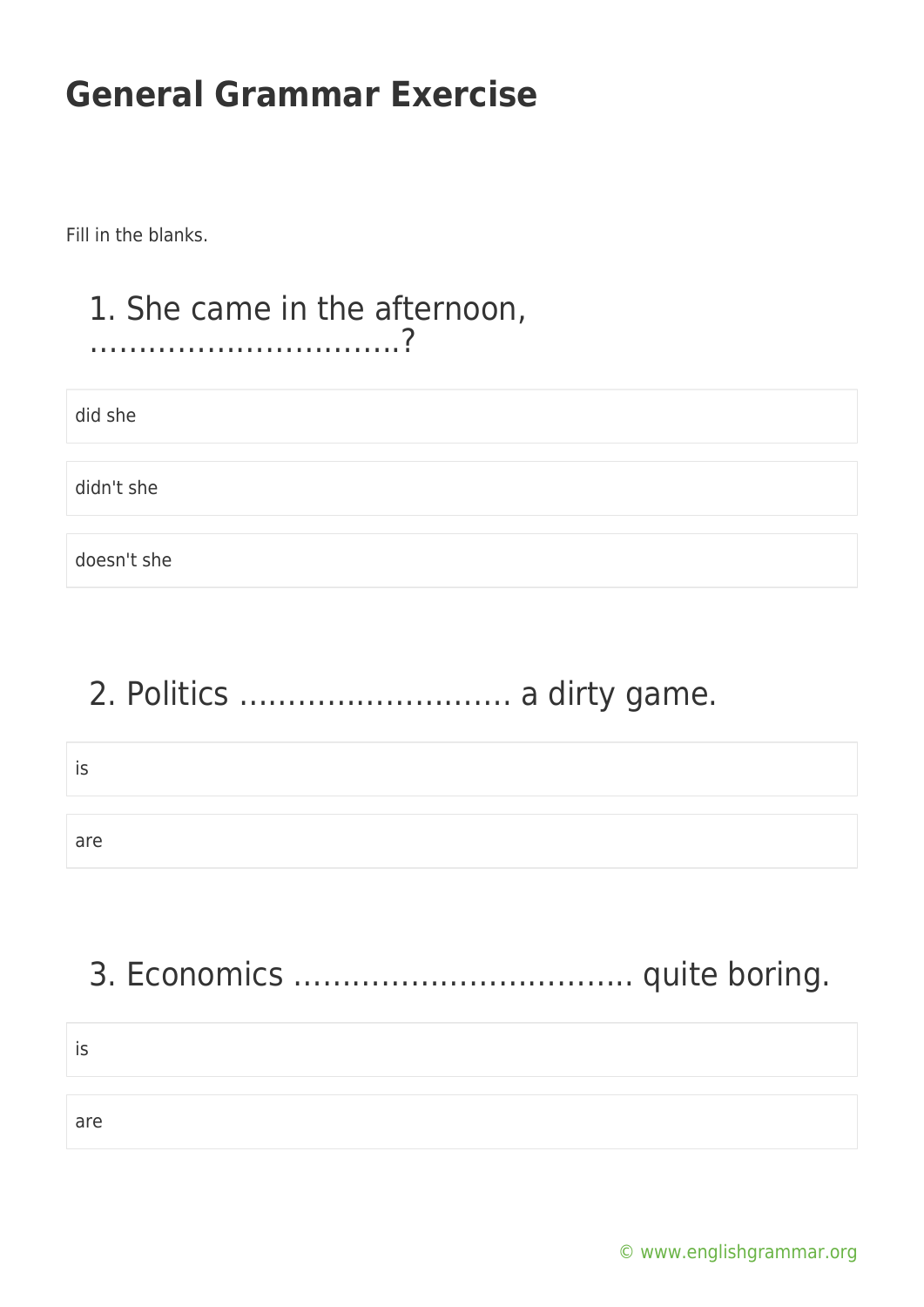4. She doesn't earn much. She just manages to get …………………………..

| off |  |
|-----|--|
|     |  |
| b'  |  |
|     |  |
| on  |  |

#### 5. Neither of these ideas ……………………………….. plausible.

seem

seems

#### 6. He was here ……………………………. Monday to Wednesday.

from

since

[© www.englishgrammar.org](https://www.englishgrammar.org/)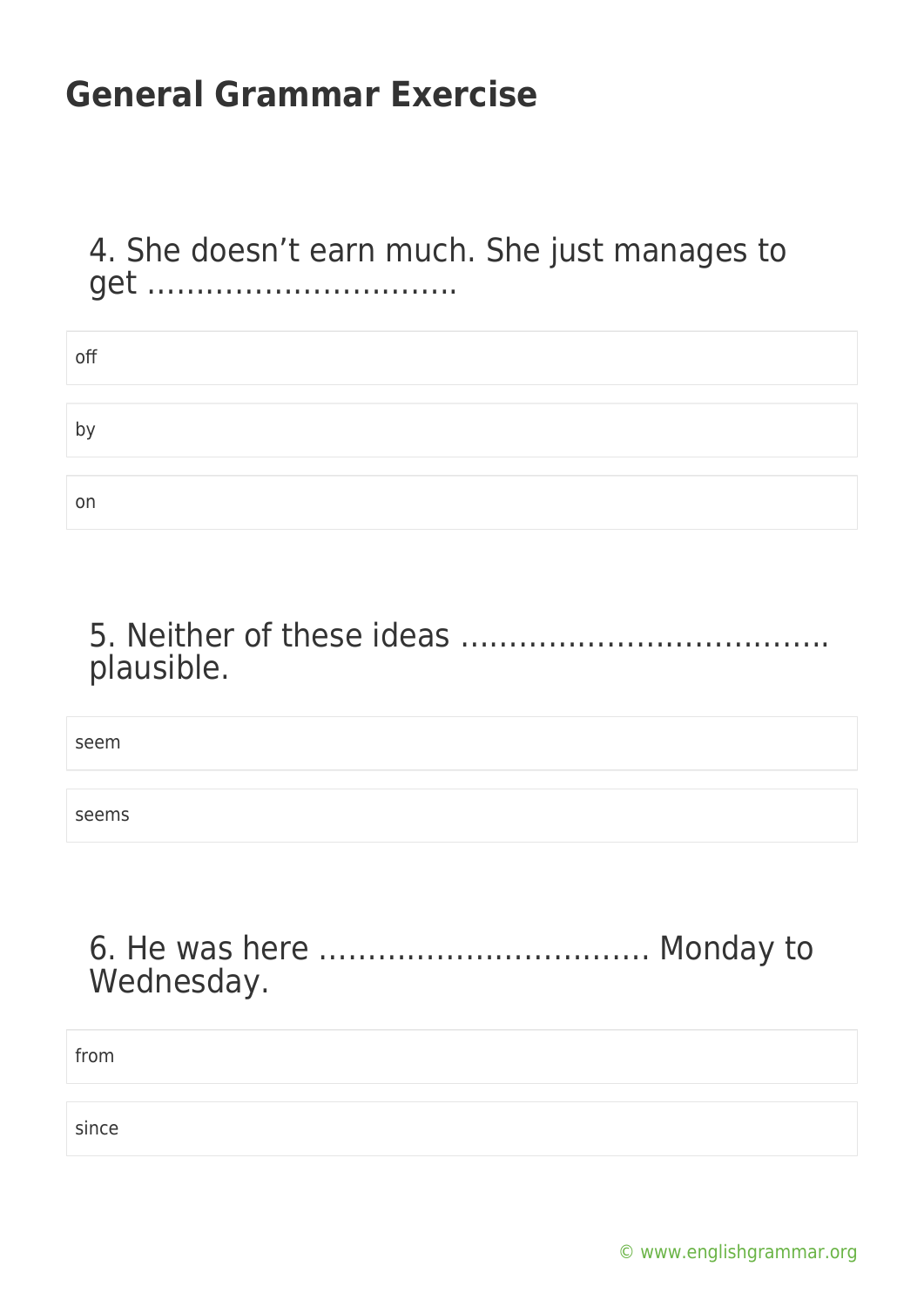through

#### 7. She …………………………….. in Australia since she was a child.

has lived

has been living

Either could be used here

#### 8. ………………………….. of the applications was accepted.

| None |  |
|------|--|
| Some |  |
|      |  |
| All  |  |

[© www.englishgrammar.org](https://www.englishgrammar.org/)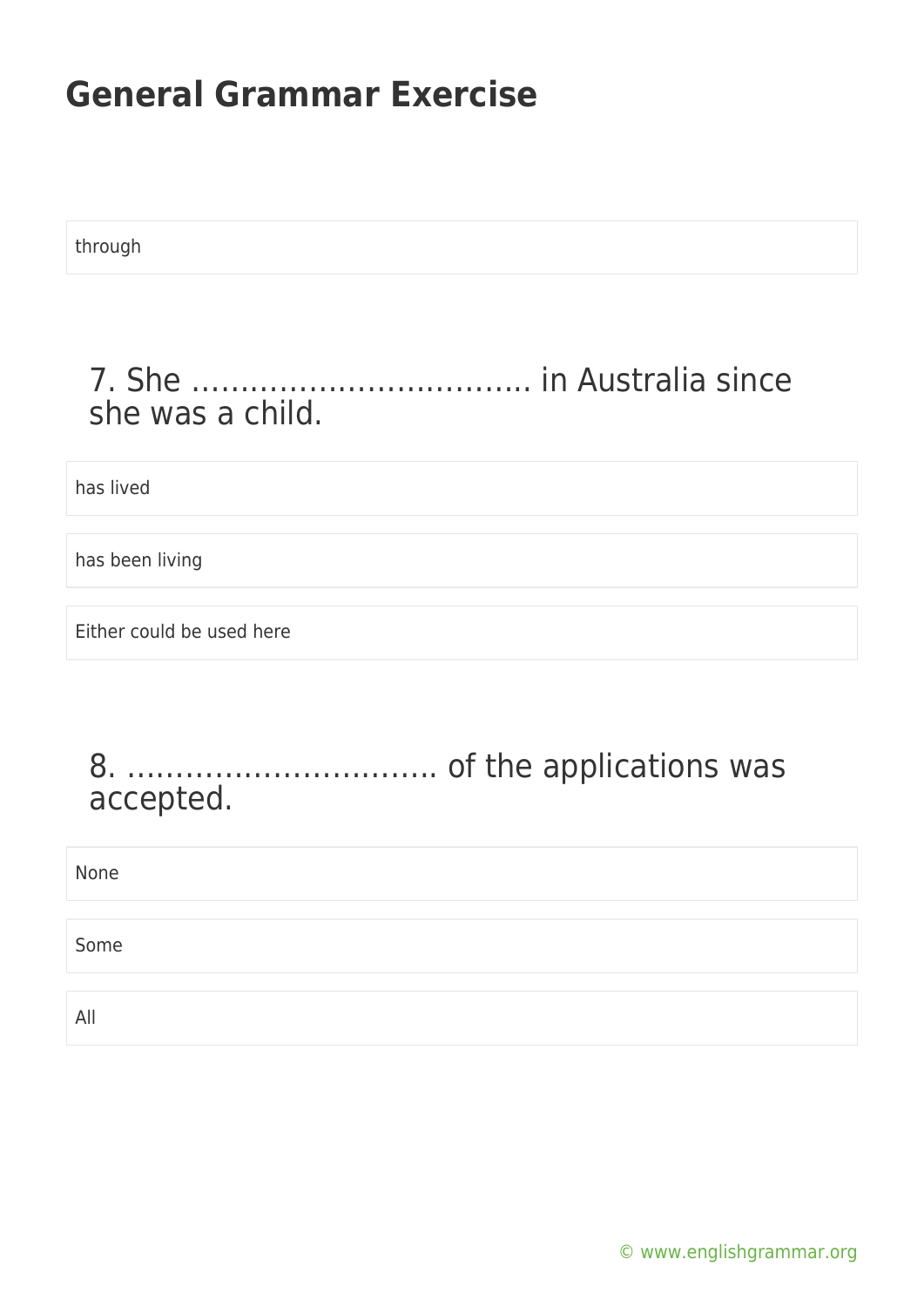#### 9. Excuse the mess. The walls

#### ……………………………………………………………

are painting

are being painting

are being painted

# 10. Let's …………………………….. your plans.

discuss

discuss about

discuss with

### 11. She ………………………………. yet.

didn't return

hasn't returned

[© www.englishgrammar.org](https://www.englishgrammar.org/)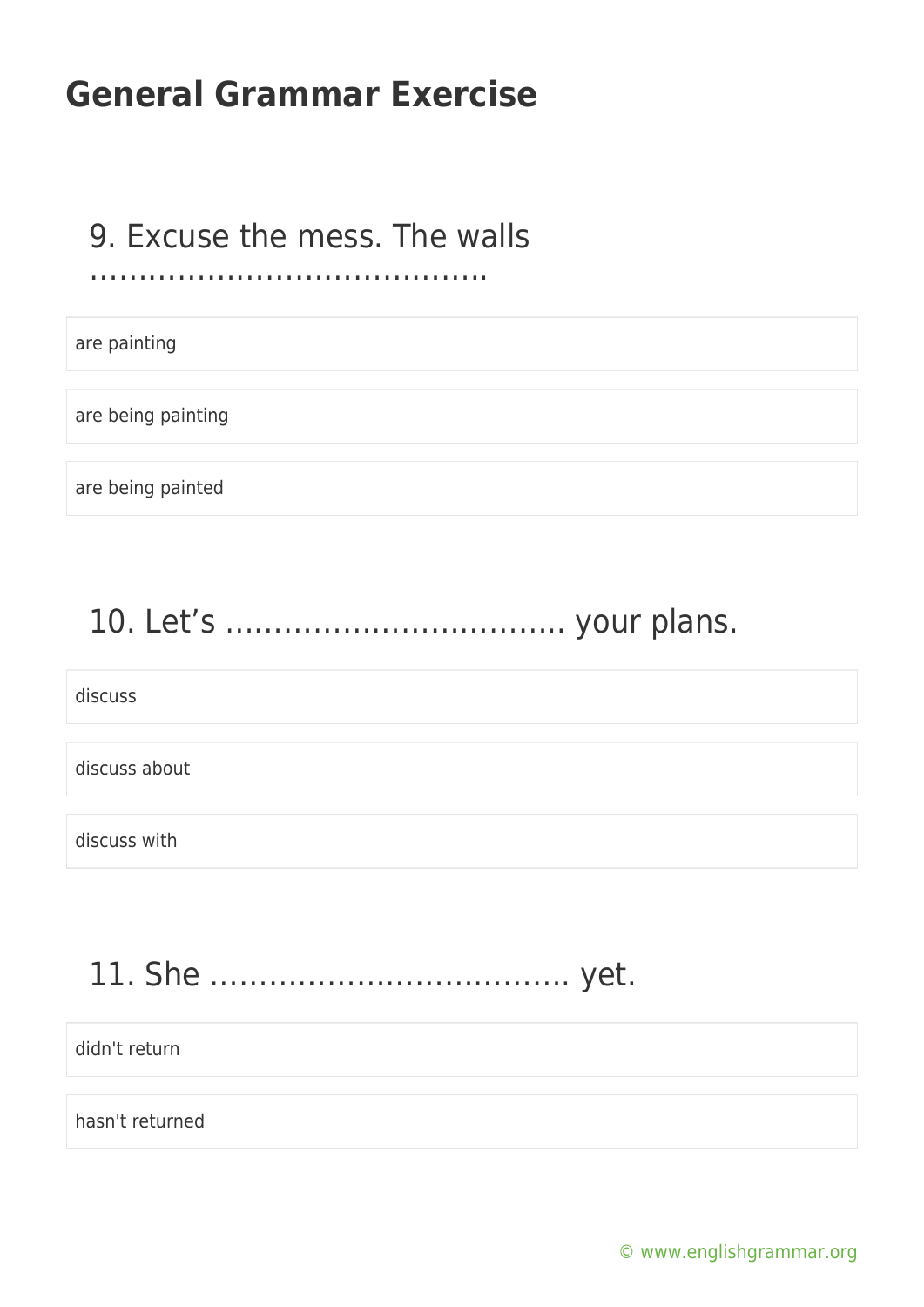hadn't returned

#### 12. If you hadn't called the police, everything …………………………………. alright.

will be

would be

would have been

#### Answers

She came in the afternoon, didn't she?

Politics is a dirty game.

Economics is quite boring.

She doesn't earn much. She just manages to get by.

Neither of these ideas seems plausible.

He was here from Monday to Wednesday.

She has lived / has been living in Australia since she was a child.

None of the applications was accepted.

Excuse the mess. The walls are being painted.

Let's discuss your plans.

She hasn't returned yet.